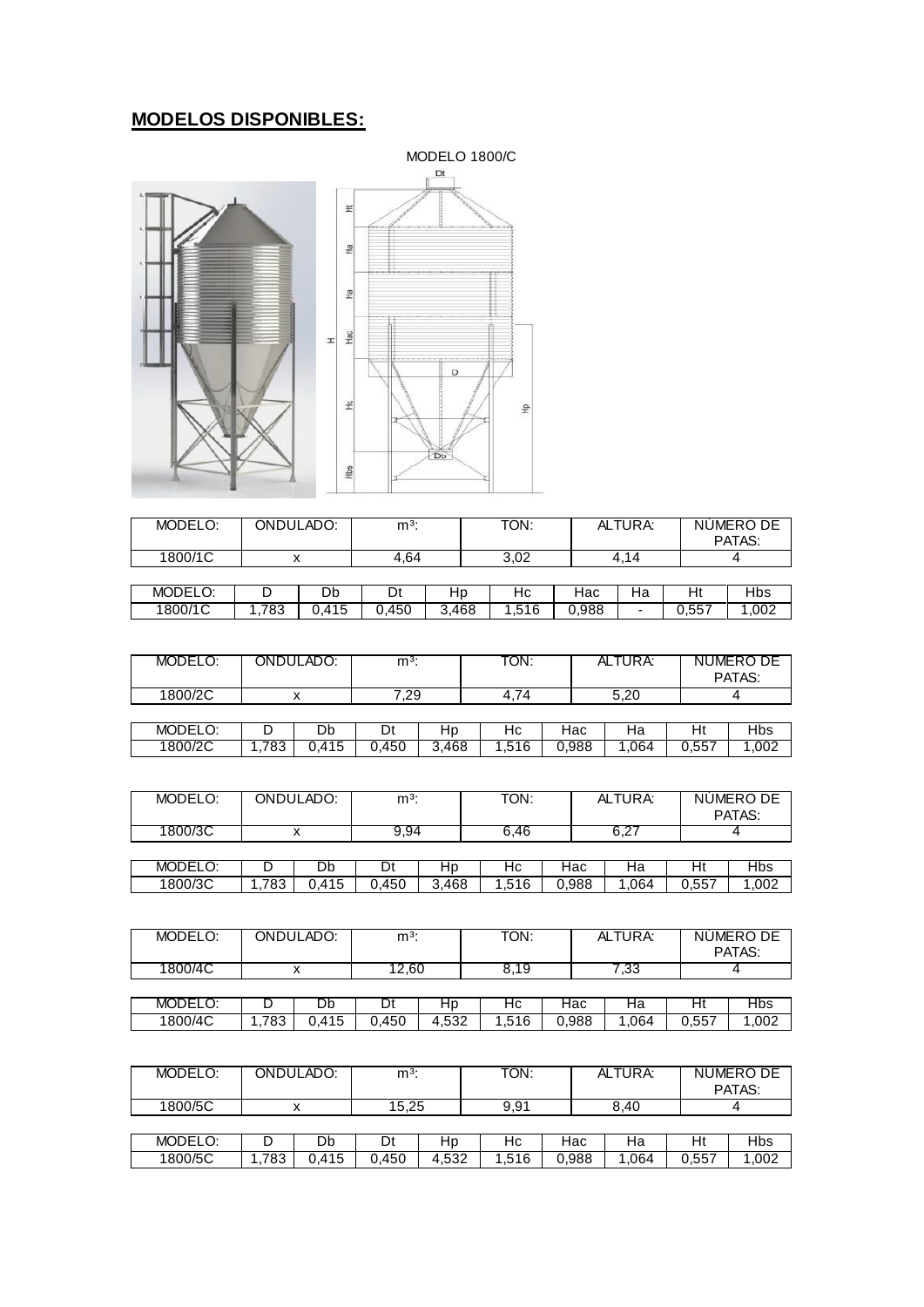

| MODELO: |       | ONDULADO: | $m^3$ : |       | TON: |       | ALTURA:                  |       | NUMERO DE<br>PATAS: |
|---------|-------|-----------|---------|-------|------|-------|--------------------------|-------|---------------------|
| 2100/1C |       |           | 6.40    |       | 4,16 |       | 4.45                     |       |                     |
|         |       |           |         |       |      |       |                          |       |                     |
| MODELO: |       | Db        | Dt      | Hp    | Нc   | Hac   | Ha                       | Ht    | <b>Hbs</b>          |
| 2100/1C | 2.030 | 0.415     | 0,500   | 3,468 | .782 | 0.988 | $\overline{\phantom{0}}$ | 0.642 | 0,964               |

| MODELO: |       | ONDULADO: | $m3$ : |       | TON: |       | ALTURA: |       | NUMERO DE<br>PATAS: |
|---------|-------|-----------|--------|-------|------|-------|---------|-------|---------------------|
| 2100/2C |       |           | 9,84   |       | 6.40 |       | 5,52    |       |                     |
|         |       |           |        |       |      |       |         |       |                     |
| MODELO: |       | Db        | Dt     | Hp    | Нc   | Hac   | На      | Ht    | <b>Hbs</b>          |
| 2100/2C | 2,030 | 0,415     | 0.500  | 3,468 | .782 | 0,988 | .064    | 0,642 | 0,964               |

| MODELO: |       | ONDULADO: | $m^3$ : |       | TON: |       | ALTURA: |       | NUMERO DE<br>PATAS: |
|---------|-------|-----------|---------|-------|------|-------|---------|-------|---------------------|
| 2100/3C |       |           | 13.29   |       | 8.64 |       | 6,58    |       |                     |
|         |       |           |         |       |      |       |         |       |                     |
| MODELO: |       | Db        |         | HD    | Hс   | Hac   | на      | Ηt    | Hbs                 |
| 2100/3C | 2,030 | 0.415     | 0.500   | 4.000 | .782 | 0,988 | 1,064   | 0.642 | 0,964               |

| MODELO: |       | ONDULADO: | $m3$ : |       | TON:  |       | ALTURA: |       | NUMERO DE<br>PATAS: |
|---------|-------|-----------|--------|-------|-------|-------|---------|-------|---------------------|
| 2100/4C |       |           | 16.73  |       | 10.87 |       | 7.65    |       |                     |
|         |       |           |        |       |       |       |         |       |                     |
| MODELO: |       | Db        |        | Hp    | Нc    | Hac   | Ha      | Ht    | Hbs                 |
| 2100/4C | 2.030 | 0.415     | 0.500  | 4.532 | .782  | 0.988 | .064    | 0.642 | 0.964               |

| MODELO: |       | ONDULADO: | $m3$ : |       | TON:  |       | ALTURA: |       | NUMERO DE<br>PATAS: |
|---------|-------|-----------|--------|-------|-------|-------|---------|-------|---------------------|
| 2100/5C |       |           | 20,17  |       | 13.11 |       | 8,71    |       |                     |
|         |       |           |        |       |       |       |         |       |                     |
| MODELO: |       | Db        | Dt     | Hp    | Нc    | Hac   | Ha      | Ht    | Hbs                 |
| 2100/5C | 2,030 | 0.415     | 0.500  | 4.532 | .782  | 0,988 | 1,064   | 0.642 | 0,964               |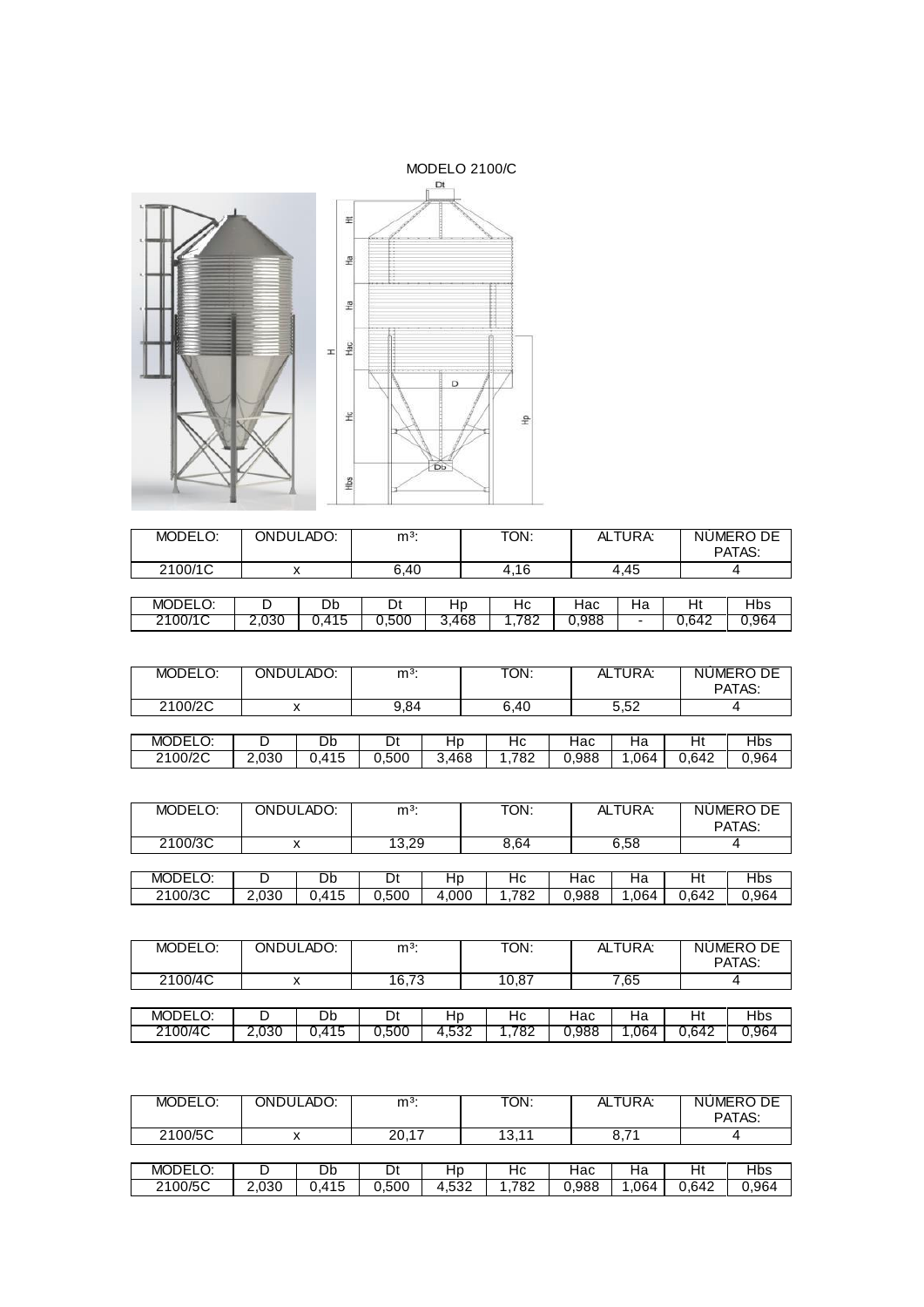MODELO 2300/C



| MODELO: | ONDULADO: |       | m <sup>3</sup> |       | TON:  |                    | ALTURA: |       | NUMERO DE<br>PATAS: |
|---------|-----------|-------|----------------|-------|-------|--------------------|---------|-------|---------------------|
| 2300/1C |           |       | 8.72           |       | 5,67  |                    | 4.84    |       |                     |
|         |           |       |                |       |       |                    |         |       |                     |
| MODELO: |           | Db    | Dt             | Нp    | Нc    | Hac                | На      | Ht    | Hbs                 |
| 2300/1C | 2.030     | 0.415 | 0.480          | 4,000 | 2.072 | $0.\overline{9}88$ |         | 0.720 | 0.978               |

| MODELO: |       | ONDULADO: | $m^3$ : |       | TON:  |       | ALTURA: | NUMERO DE<br>PATAS: |       |
|---------|-------|-----------|---------|-------|-------|-------|---------|---------------------|-------|
| 2300/2C |       |           | 13.14   |       | 8,54  |       | 5,90    |                     |       |
|         |       |           |         |       |       |       |         |                     |       |
| MODELO: |       | Db        | Dt      | Hp    | Нc    | Hac   | На      | Ht                  | Hbs   |
| 2300/2C | 2,030 | 0.415     | 0.480   | 4.000 | 2.072 | 0.988 | .064    | 0.720               | 0,978 |

| MODELO: | ONDULADO: |       | $m^3$ : |       | TON:  |       | ALTURA: |       | NUMERO DE<br>PATAS: |
|---------|-----------|-------|---------|-------|-------|-------|---------|-------|---------------------|
| 2300/3C |           |       | 17.56   |       | 11.41 |       | 6.97    |       |                     |
|         |           |       |         |       |       |       |         |       |                     |
| MODELO: |           | Db    | Dτ      | Нp    | Hс    | Hac   | на      | Ht    | Hbs                 |
| 2300/3C | 2,030     | 0.415 | 0.480   | 4.000 | 2.072 | 0.988 | .064    | 0.720 | 0.978               |

| MODELO: |       | ONDULADO: |       | $m3$ : |       |       | TON: |       | ALTURA: |  | NUMERO DE<br>PATAS: |
|---------|-------|-----------|-------|--------|-------|-------|------|-------|---------|--|---------------------|
| 2300/4C |       |           | 21,98 |        | 14.29 |       | 8.03 |       |         |  |                     |
|         |       |           |       |        |       |       |      |       |         |  |                     |
| MODELO: |       | Db        | Dt    | Нp     | Нc    | Hac   | Ha   | Ht    | Hbs     |  |                     |
| 2300/4C | 2,030 | 0.415     | 0.480 | 4,532  | 2,072 | 0.988 | .064 | 0.720 | 0.978   |  |                     |

| MODELO:<br>$\cdot$ $\sim$ | ONDULADO: | $m3$ : | TON:                          | ALTURA: | NUMERO DE<br>PATAS: |
|---------------------------|-----------|--------|-------------------------------|---------|---------------------|
| 2300/5C                   |           | 26,41  | $\overline{\phantom{a}}$<br>. | 9,09    |                     |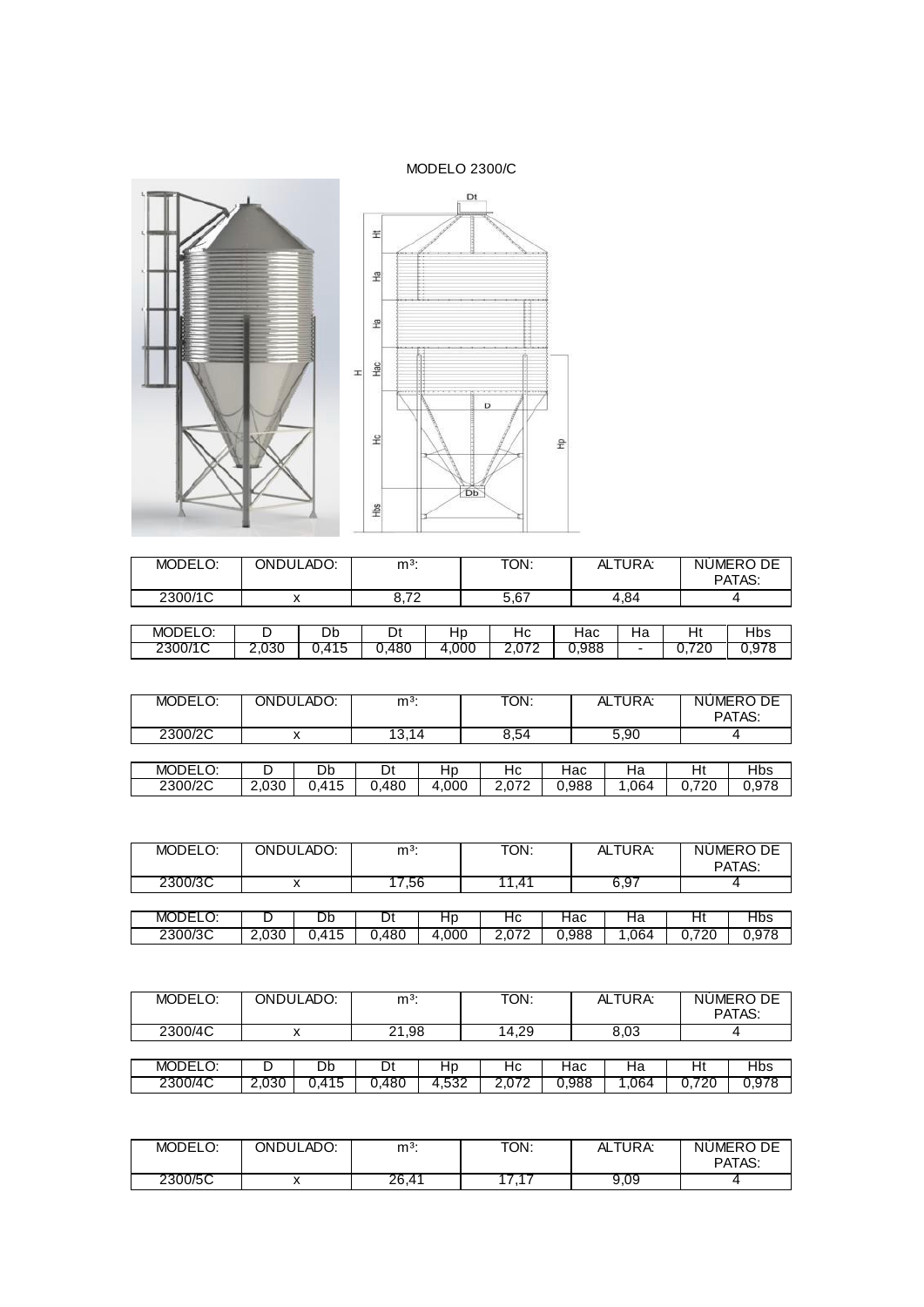| MODELO: |                 | Db                                         | Dt   | ⊣∽<br>ᄔ                      | יי<br>пc            | Hac   | –∽<br>−<br>٦d | تلد       | Hbs           |
|---------|-----------------|--------------------------------------------|------|------------------------------|---------------------|-------|---------------|-----------|---------------|
| 2300/5C | $\sim$<br>z.usu | $\overline{\phantom{a}}$<br>$\overline{ }$ | ,480 | <b>POO</b><br>4<br><br>⊦.oo∠ | $\overline{ }$<br>. | 0.988 | .064          | 700<br>∠⊾ | 070<br>บ.97 c |
|         |                 |                                            |      | $\mathbf{11}$                |                     |       |               |           |               |



| MODELO: | ONDULADO: |       | $m3$ : |       | TON:  |       | ALTURA: |       | NUMERO DE<br>PATAS: |
|---------|-----------|-------|--------|-------|-------|-------|---------|-------|---------------------|
| 2550/1C |           |       | 11.19  |       | 7.27  |       | 5.13    |       |                     |
|         |           |       |        |       |       |       |         |       |                     |
| MODELO: |           | Db    | Dt     | HD    | Нc    | Hac   | Ha      | Ht    | <b>Hbs</b>          |
| 2550/1C | 2,546     | 0.415 | 0,500  | 4,000 | 2.215 | 0.988 | ۰       | 0.859 | 0,987               |

| MODELO: |       | ONDULADO: | $m3$ : |       | TON:  |       | ALTURA: |       | NUMERO DE<br>PATAS: |
|---------|-------|-----------|--------|-------|-------|-------|---------|-------|---------------------|
| 2550/2C |       |           | 16.62  |       | 10.80 |       | 6.19    |       |                     |
|         |       |           |        |       |       |       |         |       |                     |
| MODELO: |       | Db        | Dί     | Hp    | Нc    | Hac   | на      | Ht    | <b>Hbs</b>          |
| 2550/2C | 2.546 | 0.415     | 0.500  | 4.000 | 2.215 | 0,988 | .064    | 0,859 | 0,987               |

| MODELO: |       | ONDULADO: |       |       | TON:  |       | ALTURA: |       | NUMERO DE<br>PATAS: |
|---------|-------|-----------|-------|-------|-------|-------|---------|-------|---------------------|
| 2550/3C |       |           | 22,03 |       | 14,32 |       | 7.26    |       |                     |
|         |       |           |       |       |       |       |         |       |                     |
| MODELO: |       | Db        | Dt    | Hp    | Hc    | Hac   | Нa      | Ht    | Hbs                 |
| 2550/3C | 2.546 | 0.415     | 0.500 | 4.000 | 2.215 | 0.988 | .064    | 0.859 | 0,987               |

| MODELO: |       | ONDULADO: |       |       | TON:  |       | ALTURA: |       | NUMERO DE<br>PATAS: |
|---------|-------|-----------|-------|-------|-------|-------|---------|-------|---------------------|
| 2550/4C |       |           | 27.45 |       | 17.84 |       | 8.32    |       |                     |
|         |       |           |       |       |       |       |         |       |                     |
| MODELO: |       | Db        | Dt    | Hp    | Нc    | Hac   | Ha      | Ht    | <b>Hbs</b>          |
| 2550/4C | 2,546 | 0.415     | 0.500 | 4.988 | 2,215 | 0.988 | .064    | 0.859 | 0,987               |

| MODELO: | ONDULADO: | $m3$ : |    | TON.      |     | ALTURA: |    | NUMERO DE<br>PATAS: |
|---------|-----------|--------|----|-----------|-----|---------|----|---------------------|
| 2550/5C |           | 32,87  |    | .37<br>21 |     | 9,38    |    |                     |
|         |           |        |    |           |     |         |    |                     |
| MODELO. | Db        |        | Hp | Нc        | Нас | На      | Hι | Hbs                 |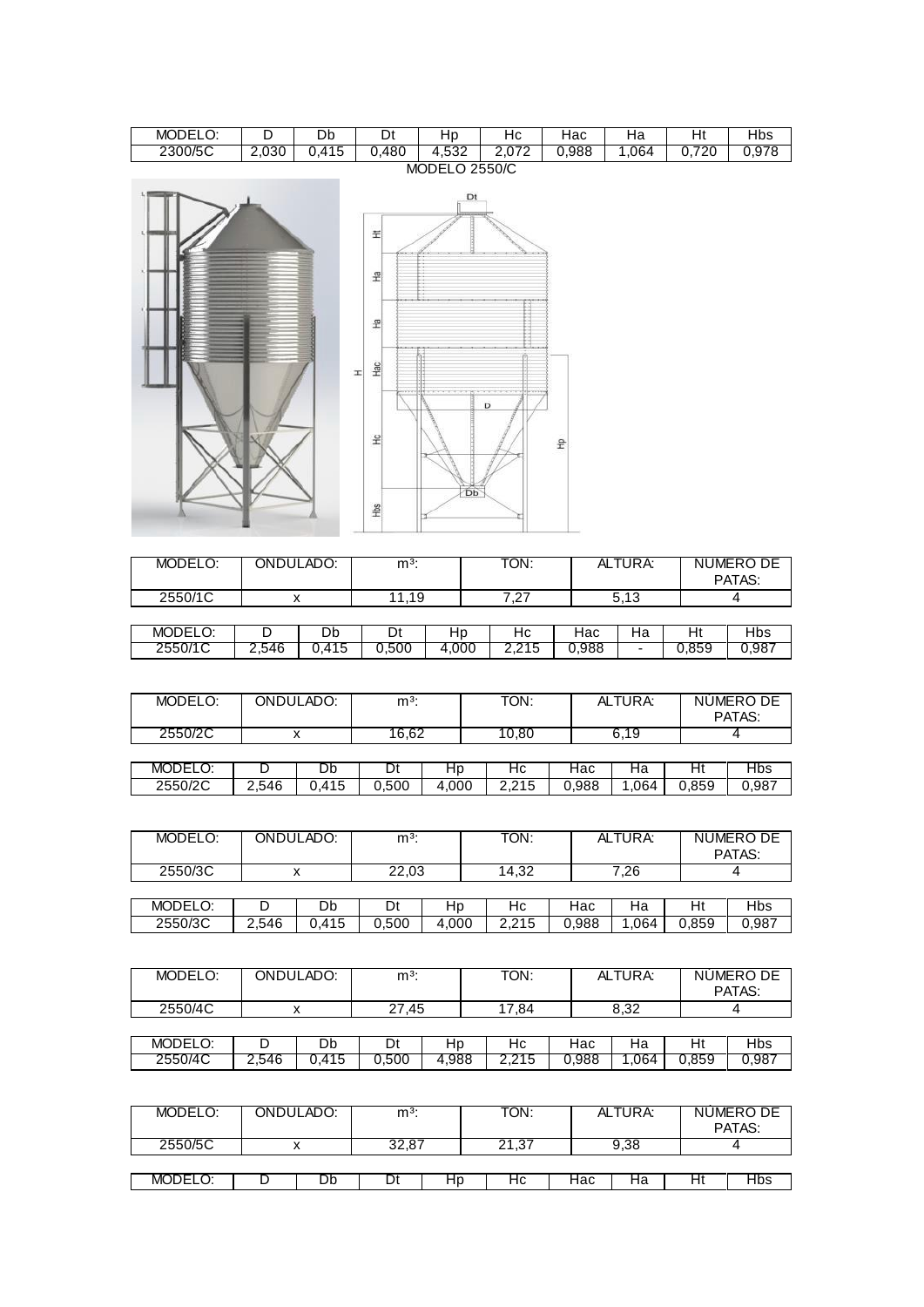| MODELO: | ONDULADO: | $m3$ : |    | TON:  |     | ALTURA: |    | NUMERO DE<br>PATAS: |
|---------|-----------|--------|----|-------|-----|---------|----|---------------------|
| 2800/5C |           | 40.45  |    | 26.29 |     | 9,77    |    |                     |
|         |           |        |    |       |     |         |    |                     |
| MODELO: | Db        | Dt     | Hp | Нc    | Hac | Ha      | Ht | <b>Hbs</b>          |

| MODELO: |       | ONDULADO: | $m^3$ : |       | TON:  |       | ALTURA: |       | NUMERO DE<br>PATAS: |
|---------|-------|-----------|---------|-------|-------|-------|---------|-------|---------------------|
| 2800/4C |       |           | 33.90   |       | 22.04 |       | 8.71    |       |                     |
|         |       |           |         |       |       |       |         |       |                     |
| MODELO: |       | Db        |         | нp    | Нc    | Hac   | на      | Ht    | Hbs                 |
| 2800/4C | 2.800 | 0.415     | 0.550   | 5.520 | 2.460 | 0.988 | .064    | 0.944 | .046                |

| MODELO: |       | ONDULADO: | $m3$ : |       | TON:  |       | ALTURA: |       | NUMERO DE<br>PATAS: |
|---------|-------|-----------|--------|-------|-------|-------|---------|-------|---------------------|
| 2800/3C |       |           | 27,35  |       | 17.78 |       | 7,64    |       |                     |
|         |       |           |        |       |       |       |         |       |                     |
| MODELO: |       | Db        | Dt     | Hp    | Нc    | Hac   | На      | Ht    | <b>Hbs</b>          |
| 2800/3C | 2,800 | 0.415     | 0.550  | 4,532 | 2.460 | 0,988 | .064    | 0.944 | 1.046               |

|         |       |       |       |       |       |       |      |       | PATAS: |
|---------|-------|-------|-------|-------|-------|-------|------|-------|--------|
| 2800/2C |       |       | 20,79 |       | 13,51 |       | 6,58 |       |        |
|         |       |       |       |       |       |       |      |       |        |
| MODELO: |       | Db    |       | Hp    | Нc    | Hac   | На   | Ht    | Hbs    |
| 2800/2C | 2,800 | 0.415 | 0.550 | 4,532 | 2,460 | 0.988 | .064 | 0.944 | .046   |

MODELO: | ONDULADO: | m<sup>3</sup>: | TON: | ALTURA: | NUMERO DE

| MODELO: |       | Db         | υt    | ⊔∽<br>пv    | Нc    | ⊣ас   | ٦a                       | пι    | Hbs. |
|---------|-------|------------|-------|-------------|-------|-------|--------------------------|-------|------|
| 2800/1C | ∠,800 | 11F<br>ن ≀ | 0,550 | roc<br>ےں., | 2,460 | 0.988 | $\overline{\phantom{0}}$ | 0,944 | .046 |

| MODELO:      | -         | Db       | 11<br>◡ | . .<br>חד  | Нc            | lac   | на | −<br>.                  | Ibs                   |
|--------------|-----------|----------|---------|------------|---------------|-------|----|-------------------------|-----------------------|
| 2000/10<br>, | ®∩∩<br>C. | 115<br>⌒ | 550     | $\sqrt{2}$ | 160<br>$\sim$ | N QRR |    | $Q_{\Delta\Delta}$<br>⌒ | $\bigcap$ A $\bigcap$ |

| 2800/1C |    | $\sqrt{ }$<br>14,4 |        | ・ノム<br>ີ<br>ັບ. ເບ |     | J.JZ                           |   |     |
|---------|----|--------------------|--------|--------------------|-----|--------------------------------|---|-----|
|         |    |                    |        |                    |     |                                |   |     |
| MODELO: | Db | <u>.</u>           | _<br>ᅚ | יי                 | lac | $\overline{\phantom{a}}$<br>ıa | . | טור |
|         |    |                    |        |                    |     |                                |   |     |

| MODELO: | ONDULADO: | $m3$ : | TON: | ALTURA: | NUMERO DE<br>PATAS: |
|---------|-----------|--------|------|---------|---------------------|
| 2800/1C | ́         | 14.24  | 9,26 | 5,52    |                     |



 $\lceil$ 



MODELO 2800/C

Dt

| 2550/5C | ∠.54Բ | $. \mathcal{A}$ | 0.500 | よつの<br>ı. | - - -<br>ג ר<br>. . | 0.988 | .064<br>- | 0.859 | 0.987 |
|---------|-------|-----------------|-------|-----------|---------------------|-------|-----------|-------|-------|
|         |       | $\cdot$         |       | J.JZU     | 2.2 I J             |       |           |       |       |